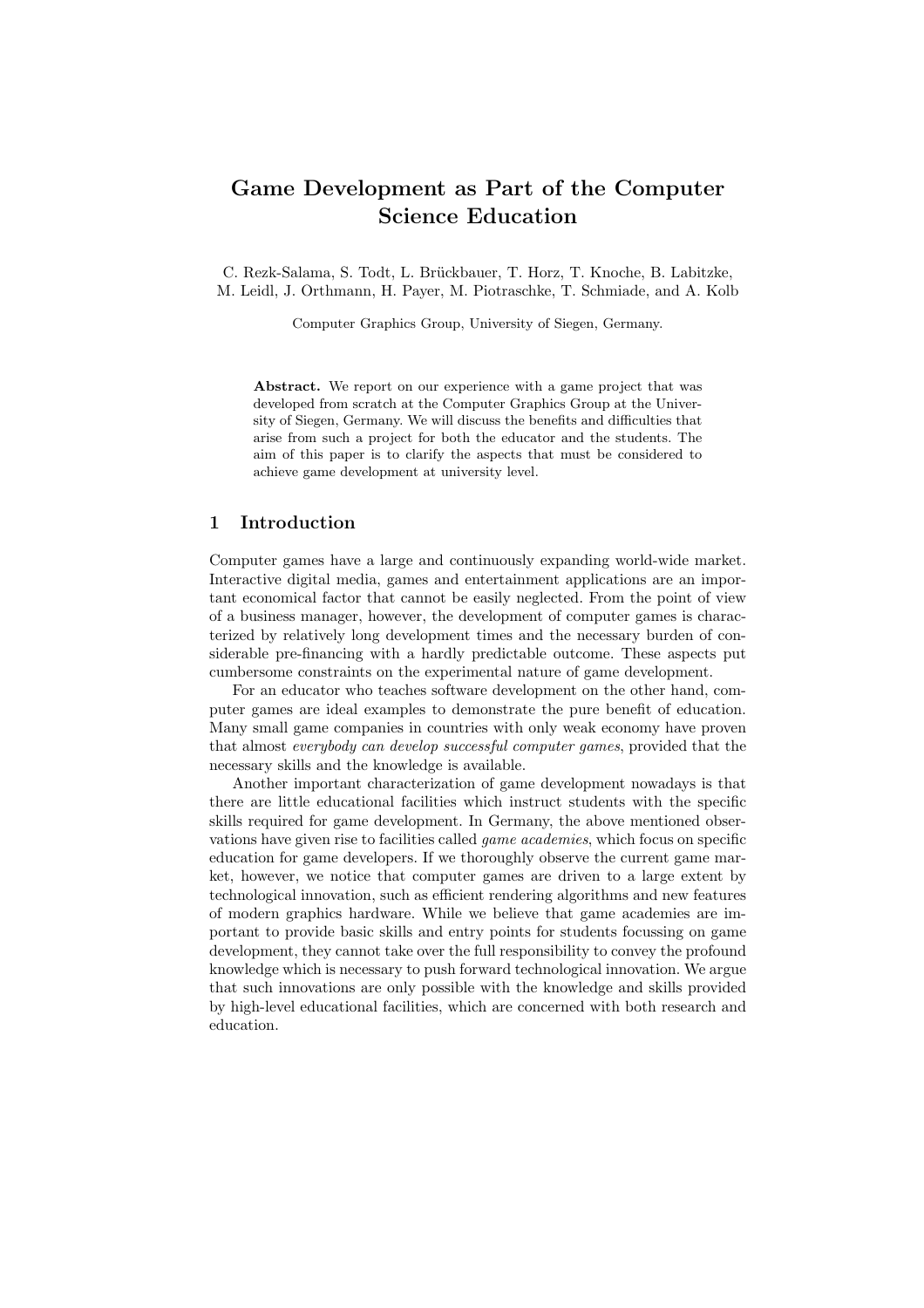In this paper we will report on our experience with a game project that was developed from scratch at the Computer Graphics Group at the University of Siegen, Germany. We provide and discuss solutions to overcome typical difficulties that are specific to educational environments.

# 2 Why Game Development at the University?

Developing computer games at a university has several benefits and drawbacks. Maybe the most important benefit is that game programming offers a playful approach to software development from a didactic point of view. The effect is high motivation among the students, promoting their own initiative to improve their skills.

Game development is, unlike many other application areas, ideal for students to acquire *soft skills*, such as creativity and the ability to communicate their ideas with controversial discussion. We believe that this aspect originates especially from the fact, that there is no correct or incorrect solution to game play, in contrast to many other application areas.

From the technical point of view, computer games comprise a huge variety of important engineering techniques such as modular software design, efficient data structures, and interaction. Practical knowledge in such areas is important for every computer scientist, regardless of his application area. Giving students the opportunity to develop computer games as part of their education allows them to create new ideas and concepts without the danger of commercial unacceptance.

There are, however, a couple of difficulties and dangers. Apart from the above mentioned general programming techniques, there are many aspects involved in game development that are unique to computer games. One of those aspects is content creation. A university has the responsibility to convey general knowledge to maximize future career opportunities for the students. Shifting the focus too much towards one specific application area, such as content creation, is hardly justifiable.

If we neglect content creation and artwork design, however, the resulting games will soon become boring and unattractive. The main challenge for game development at the university is to find ways of realizing attractive games without focussing too much on content creation.

Besides these problems, there are many other difficulties, which all game designers have to cope with. The development of a game engine with all technical aspects can easily become very complex. However, we see such difficulties more as a challenge for software engineers, and it is the task of the educators to guide their students to meet this challenge.

# 3 A Case Study

We have started a project group to find out if game development works as educational part at university level. The project group consisted of nine students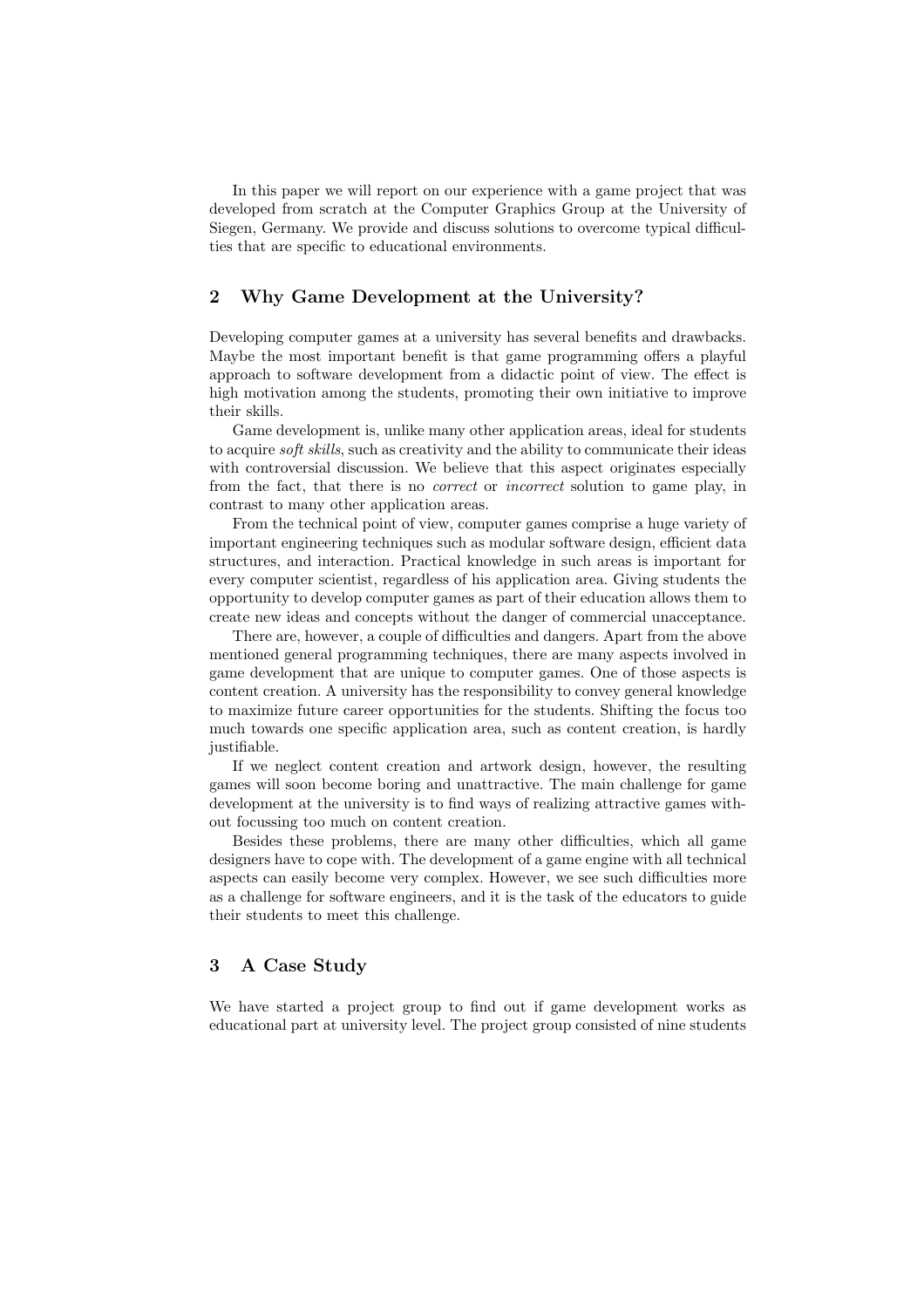and the development time was fixed at two semesters (1 year). At the beginning of the project the educators made a list of requirements that the project must fulfill.

- The software design for the game engine should be built from scratch. The students were allowed to use available APIs and libraries such as OpenGL, or DirectX, but should not use existing code for the engine.
- To keep the students from focussing too much on content creation, timeconsuming modelling of scene geometry should be replaced by procedural geometry design.
- The game should support at least two interaction devices (gamepad, joystick).
- The game should support 3D sound.
- The project should include either artificial intelligence or multi-player capabilities.

Based on this list, we came up with the idea of a multi-player racing game with futuristic vehicles and procedural landscapes. All object motion will be controlled by physical laws such as gravitation and collision. The system will support multiplayer network games instead of an artificial intelligence subsystem.

The task of the educator in the design process is to evaluate and comment the decisions of the students, point them to possible pitfalls and sensitize them to implementation issues. The following list comprises important aspects that students are usually not aware of.

- Memory management: Managing the available memory is crucial. Simply calling new and delete at runtime has two drawbacks. First, objects are shared between different modules and a resource manager must take care that objects are deleted if they are no longer used. The second problem is memory fragmentation. In a computer game, a huge variety of different objects, which have only a short life time, must be created on the fly. Continuously allocating and deleting small portions of memory is inefficient and will slow down the performance due to fragmentation of the memory heap. Possible solutions comprise handle-based resources [1], reference counters, smart pointers and reusable objects [2].
- Debugging: Debugging a computer game is one of the most complicated tasks. If a multiplayer game crashes due to an error, it is impossible to restart the program and reproduce exactly the same actions that caused the error. Standard debuggers are not very helpful here, since they only provide the current function call stack. An error, however, might have happened in a completely different place and time. To be able to find errors, logging all events from the start of the game to the point when the error occurs is mandatory. Example implementations of efficient event logging and journaling systems can be found in  $[3]$  and  $[4]$ .
- Profiling: If the overall performance is not satisfactory, students must have a means to find out how much time is consumed for the execution of every part of the source code. Otherwise they will end up spending time for optimizing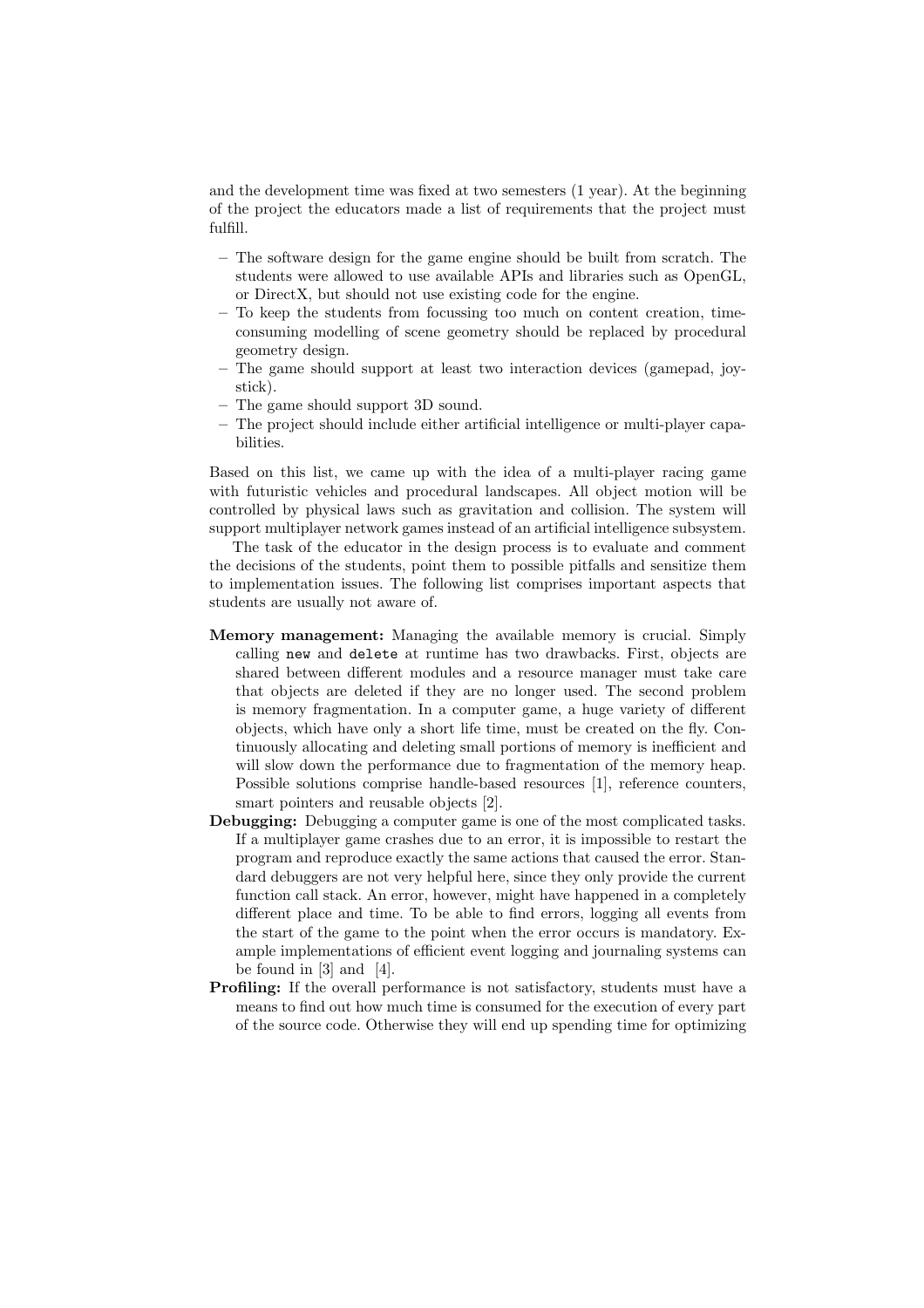code that is only executed very infrequently. If flexible and configurable frame-based profiling is required, you can implement your own profiling tool as described in [5].

Scripting: A considerable amount of data is required to configure each subsystem of the game. Configuration data must be tweaked frequently to adjust the behavior of each subsystem. If data is managed outside the code, modification can be applied without the necessity to recompile the game engine. The students were advised to use configuration scripts for this purpose. Available libraries such as XML-parsers or parsers based on Lex/Yacc [6] can be used.

In the design phase, after the students have familiarized themselves with the available APIs, we developed a uniform framework, which divides the complex game into separate, manageable subsystems. The functionality of each subsystem should be independent of each other as much as possible. Different subsystems communicate by exchanging events.

## 4 Implementation

In the design phase we have identified the following independent modules that our game engine should consist of. The students created UML diagrams to visualize and document the interaction between different modules before starting to write the code. Effective strategies for testing the different subsystems independently were developed.

In the beginning of the implementation, the basic framework was created including a profiler, an event manager and an object manager, as described below. Afterwards the students started the implementation of the individual subsystems.

- Graphics: The graphics subsystem performs the 3D rendering of the entire scene graph including geometry management, frustum culling and shaders.
- **Physics:** The physics module is responsible for computing the motion of every object based on input events and collision.
- Sound: The sound module implements the playback of music, ambient sounds as well as dynamic 3D sounds caused by events.
- Network: The network module is required for client-server communication. Different tasks must be performed during startup and runtime of the game.
- Input: The input module translates user input from the game controllers to events used by the game engine.

The communication between the different modules is performed by sending events. An event can be the input from an interaction device, the collision between different objects and the like. If necessary, events must also be propagated via network to other clients.

The task of the event manager is to receive events sent by the different subsystems, maintain a log file and distribute them to other subsystems [7].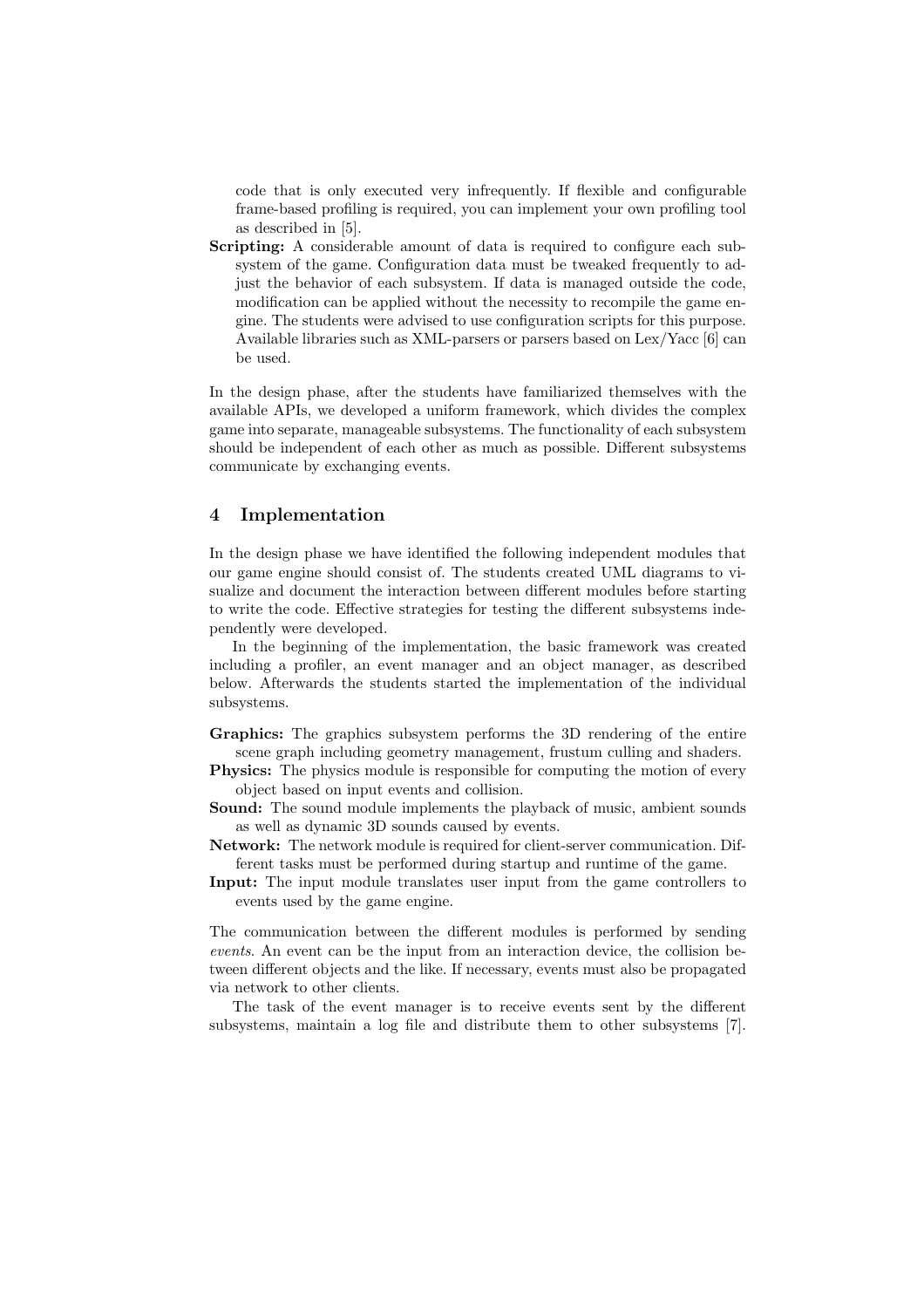

Fig. 1. Left: The basic architecture of our game engine. Right: The procedure that generates the race track for a given terrain is based on a uniform, rectilinear grid.

Events are triggered whenever a module requires other subsystems to react on state changes. The event manager supports an extensible set of event types.

The event manager maintains an event queue for each subsystem that needs to send or receive events. It is implemented as a singleton class [8]. The event manager must work properly in conjunction with the network subsystem, which runs in a separate thread. This requires synchronization using semaphores and critical sections to protect the event queues from concurrent access. The event manager is able to record all events with time stamps and write them to a file. This is important for debugging in order to reproduce the exact sequence of operations that lead to an invalid internal game state.

The object manager represents the run-time resource manager for the main memory. The life time of all game objects that require storage allocation is controlled by the object manager. The individual subsystems will receive notifications whenever the object manager decides to create a new game object.

All subsystems work on the same objects data. The object manager also informs other subsystems when a game object is about to be destroyed. Life time of a game object is controlled by a reference counting mechanism, which causes the object to destroy itself when the last reference is dropped. This is useful if one subsystem still requires access to the data of an object after it has been removed from the game.

#### 4.1 Procedural Terrain

The basic terrain geometry was created by the use of Fractal Brownian Motion (FBM). FBM performs a spectral synthesis with noise functions of different frequencies and amplitudes. The geometry of the terrain is modelled as a height field obtained as a sum of 2D noise functions with a fractal power spectrum, which means that the frequency of each function is inversely proportional to its amplitude. After the generation of the basic height field, the race track is added in a separate procedure.

The terrain is overlaid by a rectilinear grid as displayed in Figure 1, right. The size of cells can be adjusted to control the granularity of the race track. A maze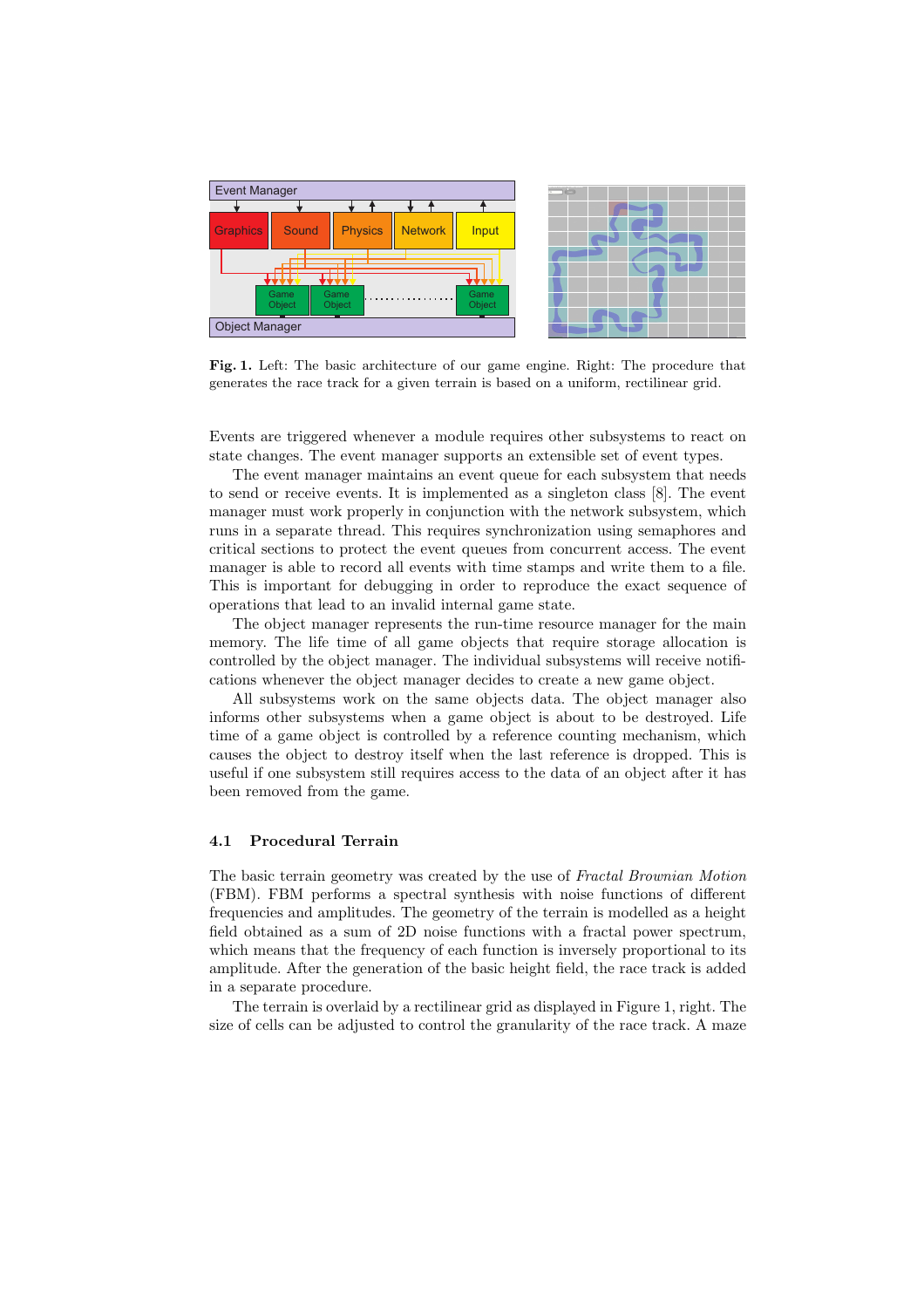algorithm is used to roughly determine the course of the race track, ensuring that the track does not intersect itself. The algorithm starts at a specified cell and chooses the next cell using the Mersenne Twister pseudo random number generator [9]. The exact course of the race track is generated by randomly placing control points for Bezier splines in the grid cells.

The final terrain geometry is created by removing the high frequencies from the height field if a vertex lies inside the track and by raising vertices below the water level. The resulting terrain is split into manageable rectangular tiles. The graphics subsystem decides at runtime which tiles must be resident in graphics memory using a simple frustum culling technique. If new tiles must be swapped in, vertex buffer data (position, normal and texture coordinates) is transferred asynchronously by the DMA controller from host memory to local video memory. In the meantime the CPU can perform physics calculations.

For texturing, a fragment shader was used to interpolate between different texture images according to the height value of the surface, resembling a natural environment, for example with green plains and snow-covered mountain tops. Texture images with different scales were applied as tiles. Due to the height field interpolation, the repetitive tiling is not noticeable from the perspective of the player. The texture images we used were obtained from free texture libraries in the internet.

Each landscape can optionally be decorated with a water surface on a specified level relative to the maximum and minimum height of the landscape. This surface is slightly moved up and down to resemble a subtle tide at the coastlines. The water surface is textured with a semitransparent decal texture. Texture coordinates are perturbed in the vertex program over time to imitate natural water movement.

#### 4.2 Vehicle Models

The vehicle models were the only part of the geometry that had to be created manually using Alias Maya. For each geometric model different texture sets were created to provide a varying set of vehicles based on the same vertex-mesh as displayed in Figure 2.

The models were designed as subdivision surfaces in Maya and tessellated to polygonal meshes. The meshes were exported and converted to a binary vertex buffer format, that can directly be uploaded to GPU memory.



Fig. 2. A typical vehicle model (3750 vertices, 7232 triangles) used in our game. Each geometry is used with different texture sets.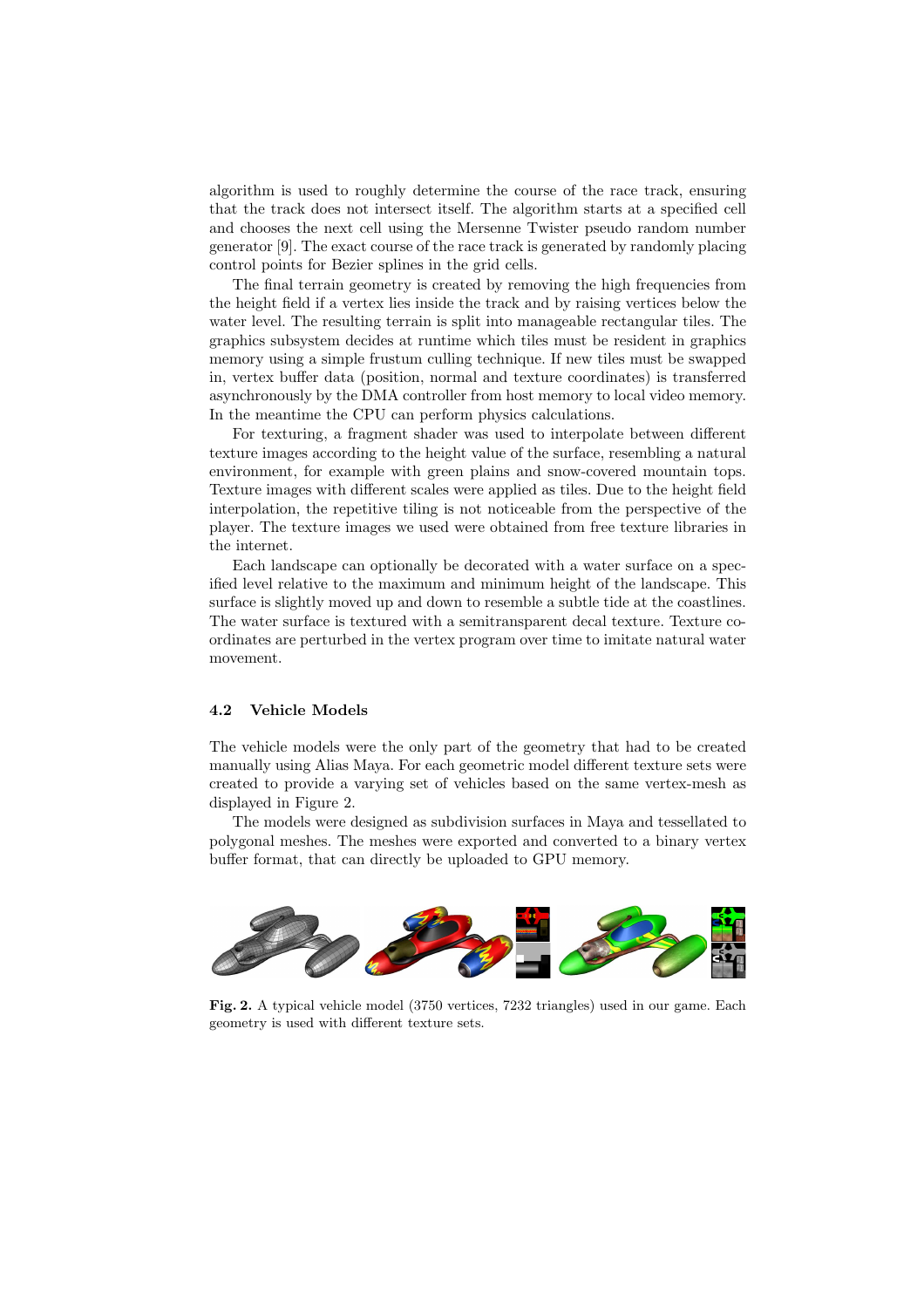Collisions of the vehicles with other objects should cause visible deformation of the geometry, depending on collision area and energy. The basis for this realtime deformation is a special data-format for the vehicle objects. This format provides two positions for each vertex of the vehicle: one for the undeformed default position, and one for the maximum deformation. To reduce computational load, the vehicles are subdivided into designated regions as displayed in Figure 3. As soon as a collision on one of the regions is detected, a vertex shader interpolates between the two positions of the involved vertices. The energy of the collision is taken into account as an interpolation weight. Additionally the visual appearance of the deformed regions is modified by reducing the specular term of the local illumination model according to the amount of the deformation.

#### 4.3 Physics and Collision Detection

Collision detection required for our game can be divided into collisions between individual objects and collisions between objects and the terrain. Object-object collision is detected with the help of a bounding volume hierarchy, divided into three stages. A first estimate is realized by a simple bounding sphere test. The second part of the collision detection uses an oriented bounding box hierarchy. If necessary, collision detection can be performed for single triangles. We decided to base our algorithm on the OBBTree by Gottschalk et al. [10]. Since the vehicle geometry is pre-modelled, the bounding volume hierarchies can be created in a preprocess and loaded at runtime.

The intersection between the object and the procedurally generated terrain has been an additional challenge, since information about the terrain surface could not be pre-computed. We calculated a rectangle which lies directly under the vehicle during pre-computation of the bounding volume hierarchy. At runtime, we calculate intersection tests between the rectangle and the four nearest triangles of the landscape. This requires a maximum of eight tests per frame. In practice, we found that the precision of this simple rectangle test already suffices for good collision detection with the terrain.

All game objects are modelled and animated as rigid bodies according to the physical laws of motion. Every object has a set of physical properties, consisting of constants such as its mass, the moments of inertia, friction coefficients as well as variables such as position, orientation, velocity and acceleration.



Fig. 3. Every model has predefined deformations for different regions. At runtime the differently deformed shapes are blended together in a vertex program.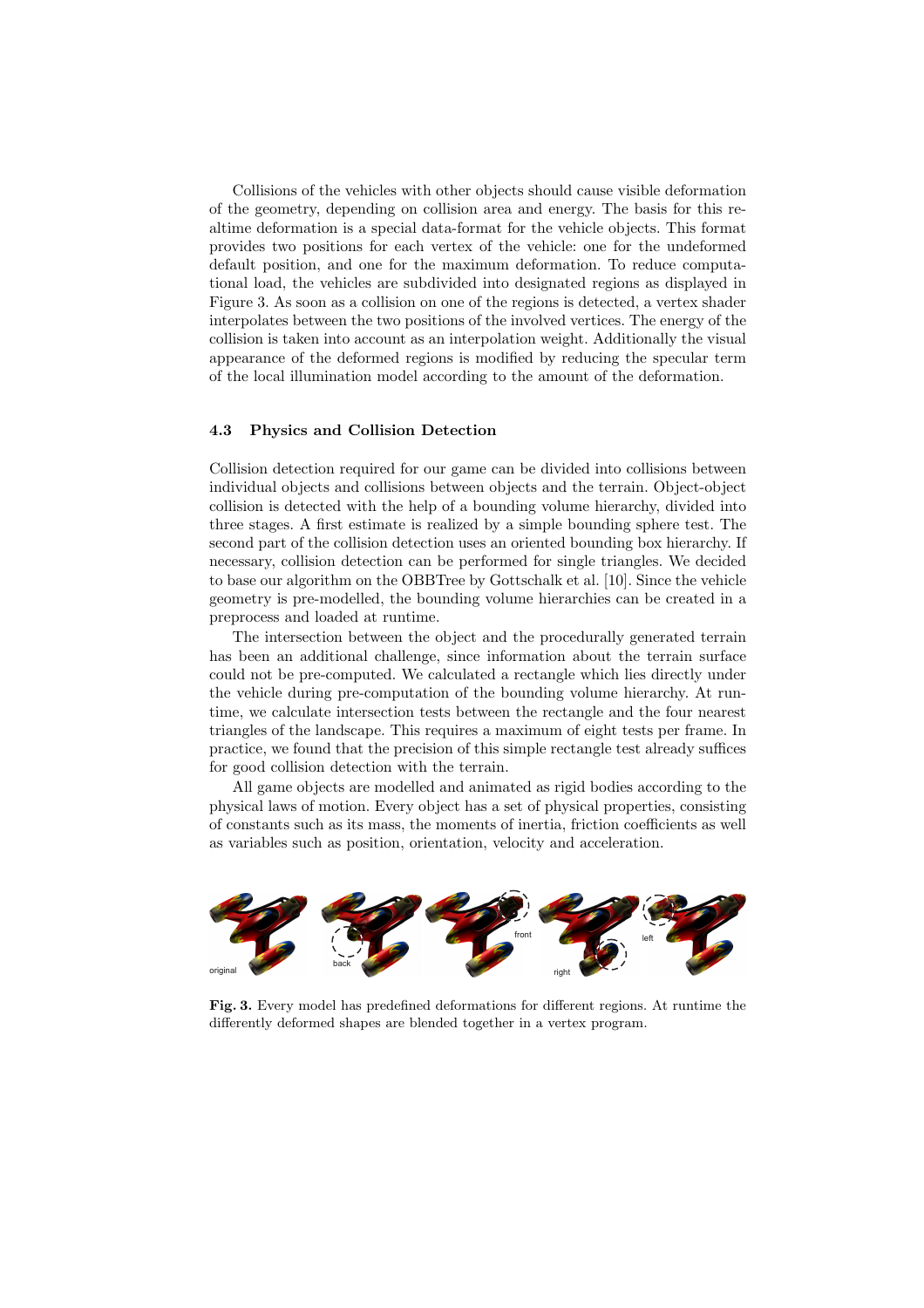The vehicles are moved by propulsion turbines, each of which apply a certain force to a vehicle. By controlling the driving power of the turbines individually, the vehicle can be moved forwards and backwards, and also be turned around. Additional forces are caused by collisions. All forces on the vehicle are summed in order to calculate the current linear and angular acceleration. Finally, Newton's laws of motion specify the influence on the current velocity (linear and angular) as well as the current position and angular displacement.

The first tests of this model showed that a world following simple laws of kinematics was hardly playable without frictional forces. The resulting motion was similar to billiard balls rotating around its centers and flying in straight lines. The first countermeasure was to account for atmospheric drag. We also restricted the motion along the vehicle major axis and up to 15 degrees from it. This improved the handling enormously. A second modification was necessary, since the vehicles can freely rotate along all axes and they will, if they happen to collide with anything. For the player it was almost impossible to stop his vehicle from rotating with only two propulsion turbines. We solved this problem by adding a damping force which slows down the rotation if no further force or steering influences are applied. The damping force also rotates back to an upright position if angular velocity is small. Last improvements were made only by tweaking the physical parameters. The result was an intuitively steerable vehicle without feeling unrealistic. The control of the vehicles is sensitive enough to push opponents off the track, if the player decides to do so.

#### 4.4 Input and Network

Modern racing games support many different input devices, such as joysticks, gamepads, racing wheels, mouses, and the keyboard. DirectX provides methods for initialization and usage of all those devices with the DirectInput part. During each frame, the current state of all relevant input devices is polled once, the data is interpreted and game engine events are generated accordingly. Furthermore, we take advantage of the DirectInput-API when accessing its force feedback interface and functionality. Since the design and usage of force feedback is complex, we only used a very basic effect for demonstration purposes.

The multiplayer functionality of our game engine is based on a client-server architecture. The server is a separate executable, which can be started by the client who initiates the multiplayer game. Network communication is performed via TCP/IP using the deprecated DirectPlay 8.0 layer.

The server process maintains a list of all players that are currently connected and assigns unique identifiers to each client. The server stores the configuration settings such as the player's names and the selected vehicle geometry as well as the seed points for the procedural map and the race track.

At startup the client process enumerates all available servers in the local area network. The user can enter the address or DNS name of the server to participate in the game. At runtime, the main task of the server is to synchronize the start of the race and to deliver incoming event packages to the client. The server program has a simple GUI, which displays status messages for debugging purposes.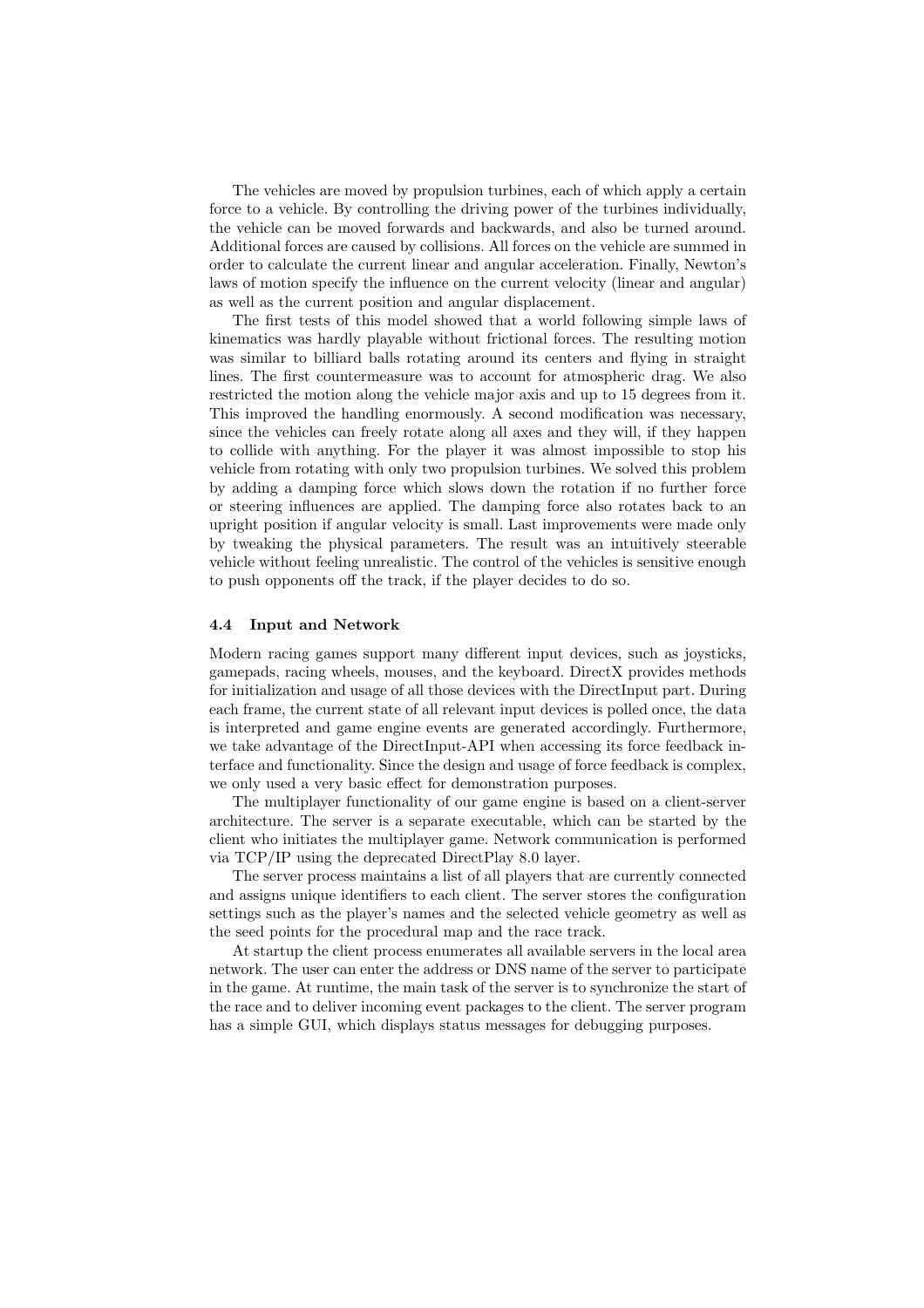

Fig. 4. Screenshots from the game. The left image shows the water surface and the lens flare effect. The right image shows parts of the procedurally generated terrain with the race track

The task of the client network subsystem is to pack all necessary events and send it to the server as well as to unpack received network packages and propagate the event to the event manager. If a player connects to the server, notification events are used for initializing the map and for creating the necessary game objects for the new player.

#### 4.5 Sound

Sounds being used in computer games can be separated into three different groups: Music being played for entertainment purposes mainly, static sounds providing acoustical information and dynamic 3D sounds.

Static sound elements such as menu sounds (e.g. an audible click when pressing a button), network event sounds (a "pling" when a connection between hosts has been established successfully) or in-game event sounds (an audible notion when a player picks up a power-up) do not need to be adjusted dynamically with the game flow. They sound the same whenever they are played and can thus be associated with a certain event. Further static sounds are ambient ones being played during game play to enhance the game atmosphere.

Dynamic 3D-sounds are the most important sound elements within a game. They contribute to the realism of the sound rendering to a great extent. To exploit the benefits of dynamic 3D sound rendering the sound render engine has to be compliant to the Interactive 3D Audio Rendering Guideline (I3DL2)[11]. With DirectSound, a sound programming interface fully embodying I3DL2, a minimum of 32 sounds can be played simultaneously taking into account the listener's and sound object's position, orientation and velocity as well as the sound's radiation pattern. Further effects applied to the sounds like reverberation, attenuation or Doppler effect are dynamically adjusted.

A very difficult part in 3D sound programming is debugging. At this stage, students will need a silent room with a surround sound system, and a lot of time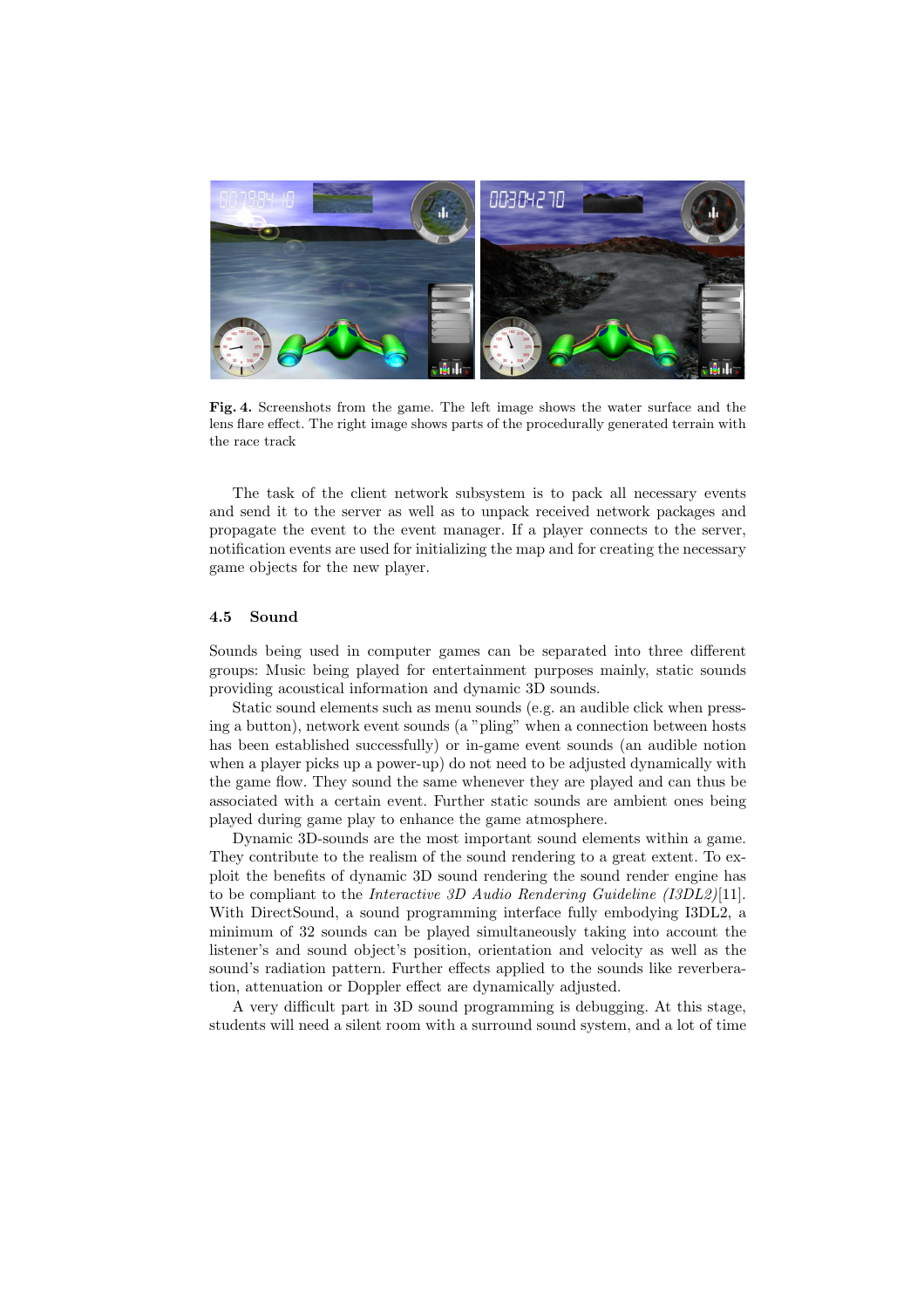for testing. Concentration and patience is required to determine whether the visual and acoustic impressions are corresponding or not. Evaluating variances is even harder due to the fact that the minimal audible discrepancy is as low as two to ten degrees in the horizontal plane and nine to 22 degrees in the vertical plane [12].

The situation gets even worse if the graphics of the game cannot be used for debugging yet. For this reason it is strongly recommended that students develop an easy to handle test program at an early stage of the project. It should include a correct visual representation of sound sources and be independent of the rest of the game. This can save a lot of time and effort.

Audio content creation for games, let alone composing music, is demanding but essential. Sound and music have a great impact on games, unfortunately this is only recognized when a game lacks good music and sound. Although in a university project this aspect seems to be less important than in commercial projects, it should neither be neglected nor underrated. Students who take over the sound part of a game project should know that the content creation takes at least the same time as the programming. It is difficult to find good and suitable sound files for effects, collisions or propulsion sounds. As a result, some of the game sounds in our game were produced by recording the sound of a vacuum cleaner and alienating it until it sounded like rocket propulsion. Though that might be the same approach as that of professional sound artists, it is extremely time-consuming if students have no experience in professional sound production and the usage of professional sound equipment.

#### 4.6 Special Effects

After the different modules have been implemented and the complete system has been assembled and tested, there was time left to enhance the visual appearance of the game by including visual effects and additional features.

Particle systems are an integral components of recent games. Several visual effects such as smoke, fire, rain, snow, and explosions, can be realized by the use of particle systems. We implemented a stateless particle engine as an independent subsystem that runs entirely on the graphics board. It offers the basic functionality for a variety of visual effects like the above mentioned. The system renders individual particles as point sprites. The texture of the point sprites, coloring, direction and size of the particle system can be adapted to the required needs to realize different effects.

The particle movement is implemented as a vertex shader on the graphics processor, which calculates the motion of each particle as a function of its initial position and velocity and the current time. The graphics processor calculates the animation of a large amount of particles without affecting the frame rate significantly.

A lens flare effect is an image artifact caused by the lenses of a camera when facing a bright light (Figure 4, left). We produced the lens flare effect by using a set of semi-transparent texture images which were applied to screen-aligned billboards. The billboards were arranged on a vector from the position of the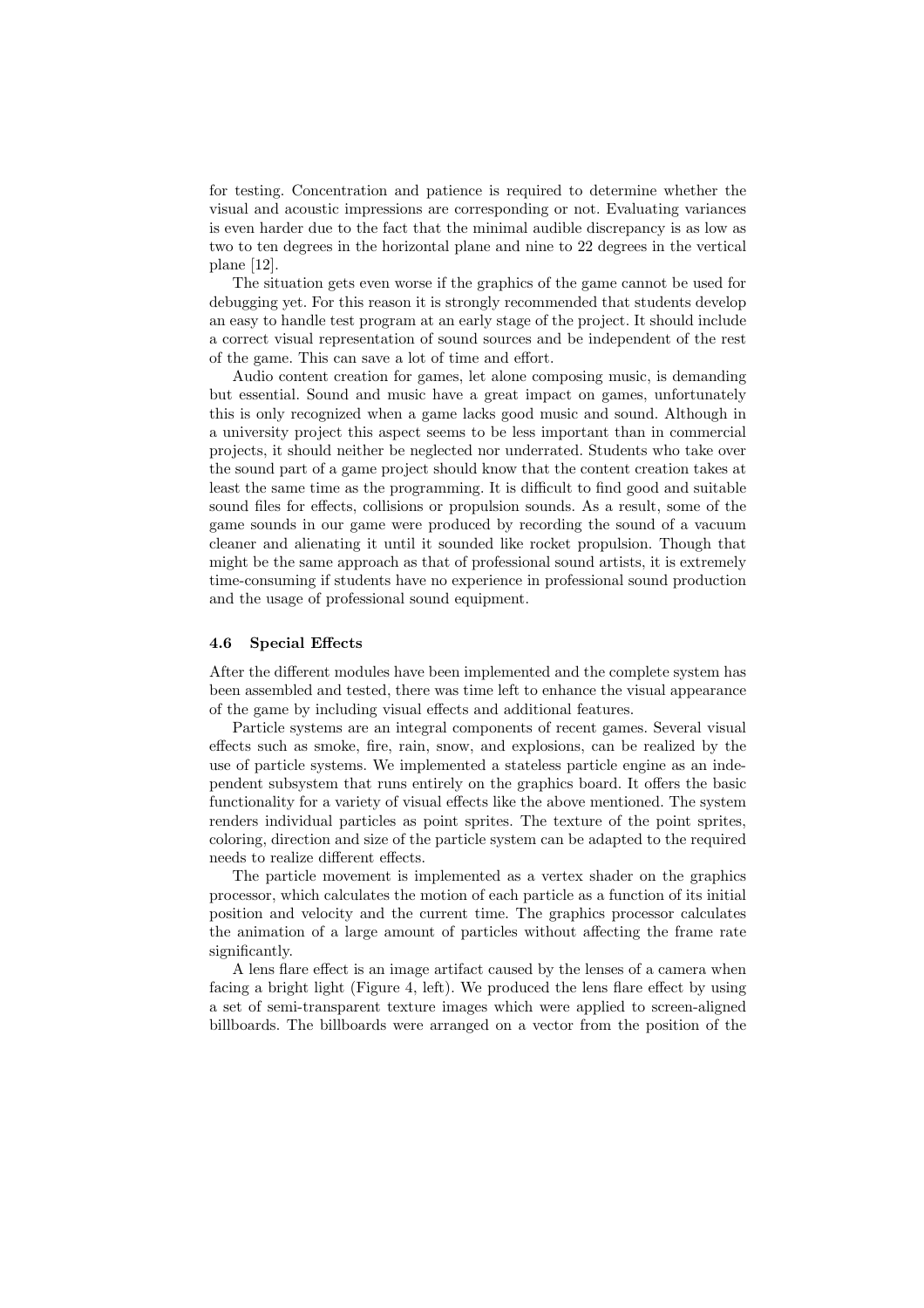light source to the middle of the image plane. To determine whether or not the player is looking into the light, the position of the light source must be culled against the viewing frustum.

A heads-up display (Figure 4) provides the player with information, such as speed, round times, current car position and more. A mini map of the terrain is created by rendering the entire procedural geometry into a texture image. The position on the mini map and its rotation are determined by the vehicle's position and orientation. Similar to the mini map, we implemented a rear-view mirror rendering the scene with an opposed camera direction. The frustum culling technique in the graphics subsystem must assure that the required tiles of the terrain are resident in local video memory as well.

## 5 Conclusion

Developing an ambitious computer game in an educational environment is a challenge for both the educators and the students. For the educators, the described game project was an experiment to evaluate whether or not game development works as part of the computer science education. Although the result is still far from being a commercial-level engine, the project already contains all important aspects of a professional computer game from the technical point of view.

Creating a structured and detailed software design is essential. The educator's task in this design phase is to keep all students involved. In some cases the educators will have to slow down some of the students, who would rather like to start writing the code. Other students seemed to be overwhelmed by the complexity. It is important for the educator to keep all students motivated, and this requires discipline among all students to plan the project thoroughly before writing the first line of code. In the design phase the educator should advise the students which parts of the architecture must be fixed at the beginning and which decisions can be postponed and discussed later. Before starting the implementation, everybody must know exactly what to do.

Since the technical aspects of game development are in focus, the educator should take care that not too much time is spent for content creation. Although we were aware of that problem and tried to solve it using procedural graphics, the time consumed for content creation, such as geometry and sound was still underestimated.

Writing the code to implement the different modules probably was the least time-consuming task. Most of the time was consumed for understanding and evaluating poorly documented APIs, for ensuring that the different components work together as expected, as well as for debugging, parameter tweaking and performance optimization.

After finishing the project, the students stated that, if they had to start over again with the project, they would definitely revise one design decision or the other. This is not unusual. Above all, it approves that the students have expanded their skills and gained experience with the large and complex project. They have become familiar with project management as well as practical tasks